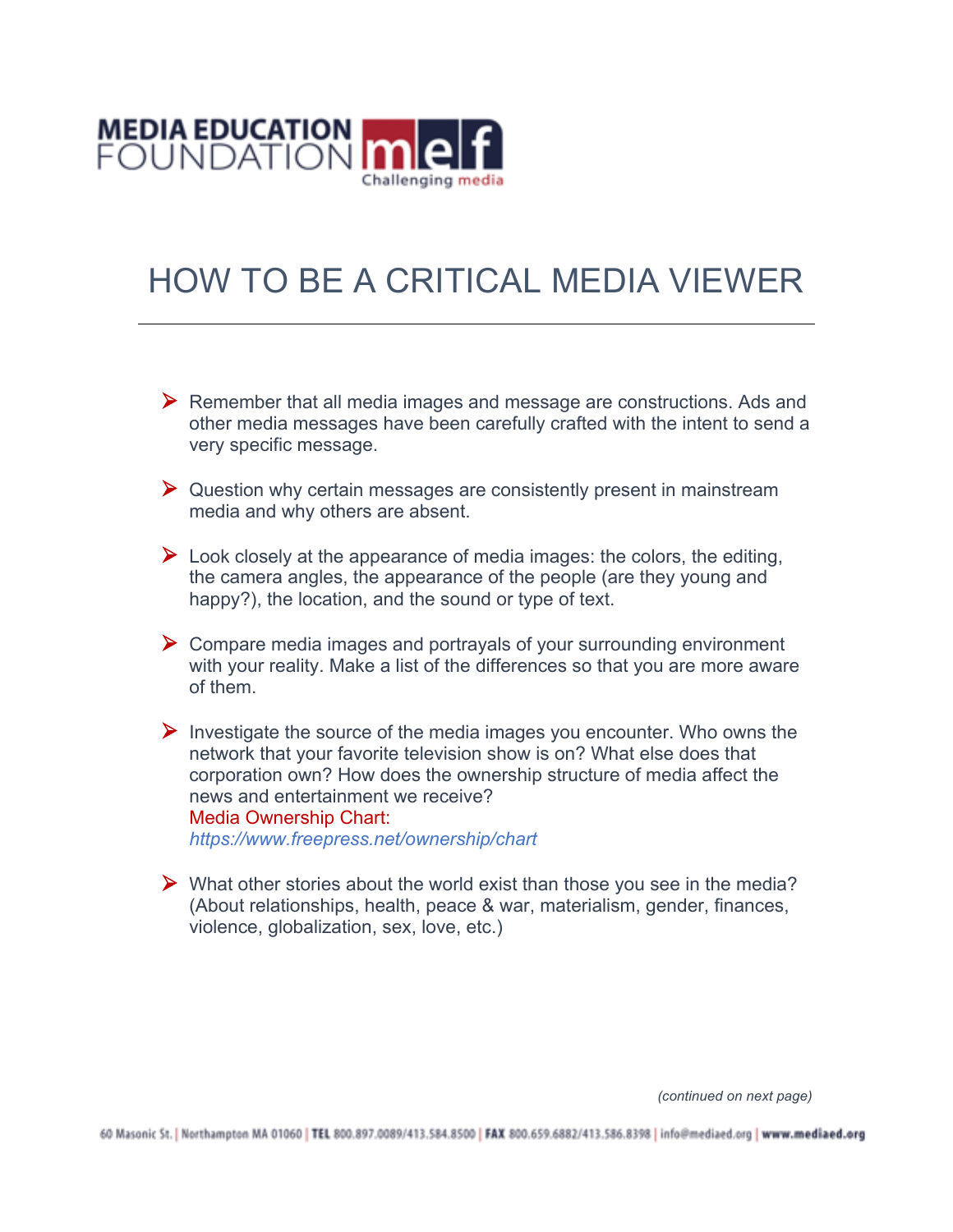# ACTIVITIES FOR CRITICAL MEDIA ENGAGEMENT

Try these activies on your own or with a class, family, or group.

### Ø **What's in a Media Meal?**

- Imagine you are walking down the street and an invisible person offers you a plate of food.
- What questions would you ask before you decide whether or not to eat it? Make a list of the questions.
- Now apply these same questions (or questions you adapt from these) to media content.
- What did you learn? What questions do you think are most important to ask when encountering media messages?

#### Ø **Focus on Media Ownership**

- Examine Free Press's "Who Owns the Media?" chart at: *https://www.freepress.net/ownership/chart*
- What effects does the ownership structure of media have on the news and entertainment we receive?
- **■** How does consolidation affect diversity in viewpoints and people we see in media?
- How might criticism (of the "status quo," corporate practices, the power elite, capitalism, etc.) be stifled within such a structure?

#### Ø **Deconstruct a Stereotype**

- Think of a stereotype commonly applied to a particular group (ex: "Latinas" are sensual and sassy"; "Muslims are extremists"; "Gay men like fashion" etc.)
- § What are some examples from media that reinforce this stereotype?
- § What are some possible consequences of perpetuating this stereotype?
- What do you know from your own experience that counters this idea?
- § Where, in media or elsewhere, do you see alternatives to this stereotype?

# Ø **Count the Ads**

- Think about all the ads you see and the various places you see them. Make a list of them.
- Estimate the number of ads you see on a given day, while watching your favorite show on TV, or during an hour of internet use.
- Keep a tally of all the ads you see during the chosen timeframe.
- Compare the number with your estimate. What did you learn?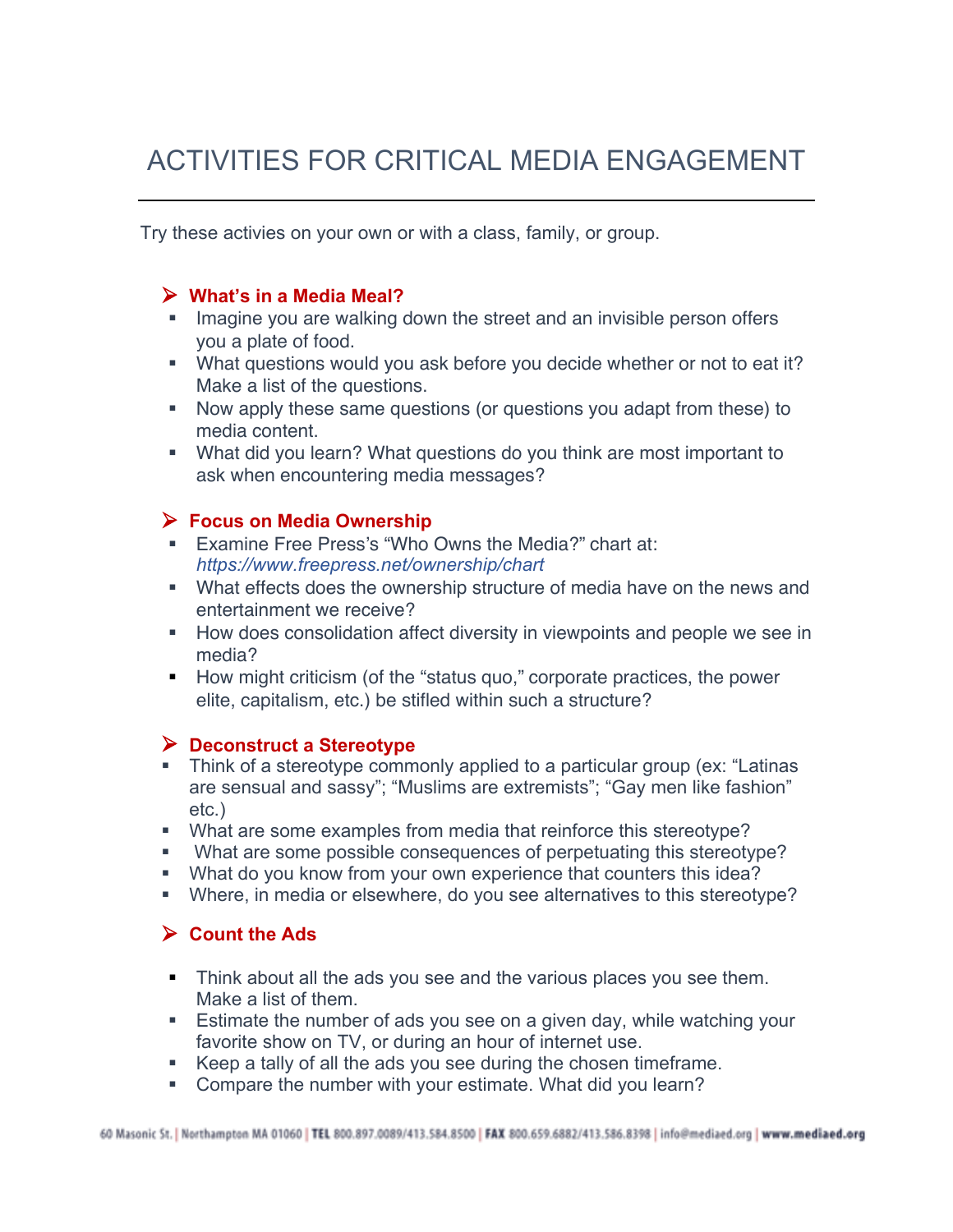■ Are there things you do in everyday life to avoid ads? Why do you do these things? What are some examples of ads you cannot avoid?

# Ø **Critical Eye on an Ad**

- Pick an ad that stands out to you or that you encounter frequently.
- What product or service is the ad selling?
- What is the ad saying to you? How was it constructed to appeal to you?
- Do you or would you actually use the advertised product or service? Why or why not?
- Where and when do you see this ad? Why do you think this is?

#### Ø **Press Pause on Product Placemen**t

- § Watch your favorite show or movie on demand or in some form that allows you to pause.
- Watch the clip and pause it each time you see a product logo displayed.
- Make a list of how many times you hit pause and which products you identified.
- Research product placement. How much do companies pay on average for product placement? How do you think product placement affects the story lines of movies and shows?
- For more information, see *Behind the Screens: Hollywood Goes Hypercommercial.*

# Ø **Spotlight on Digital Advertising**

- Visit a social networking site or open a mobile ap you use frequently.
- Do you see ads? What do they look like? What do they promote?
- Are the ads labeled ("advertisement"; "sponsored"; "promoted"; "paid")?
- § Why do you think these ads are the ones you see?
- Can you spot any ads that are not immediately recognizable as ads? How do you know they are promotions?
- **■** How does your participation contribute to the ad's message and/or reach?
- What data are you prompted or required to share in using the platform? (For example, your contact information, location, access to your contacts, etc.) Why?